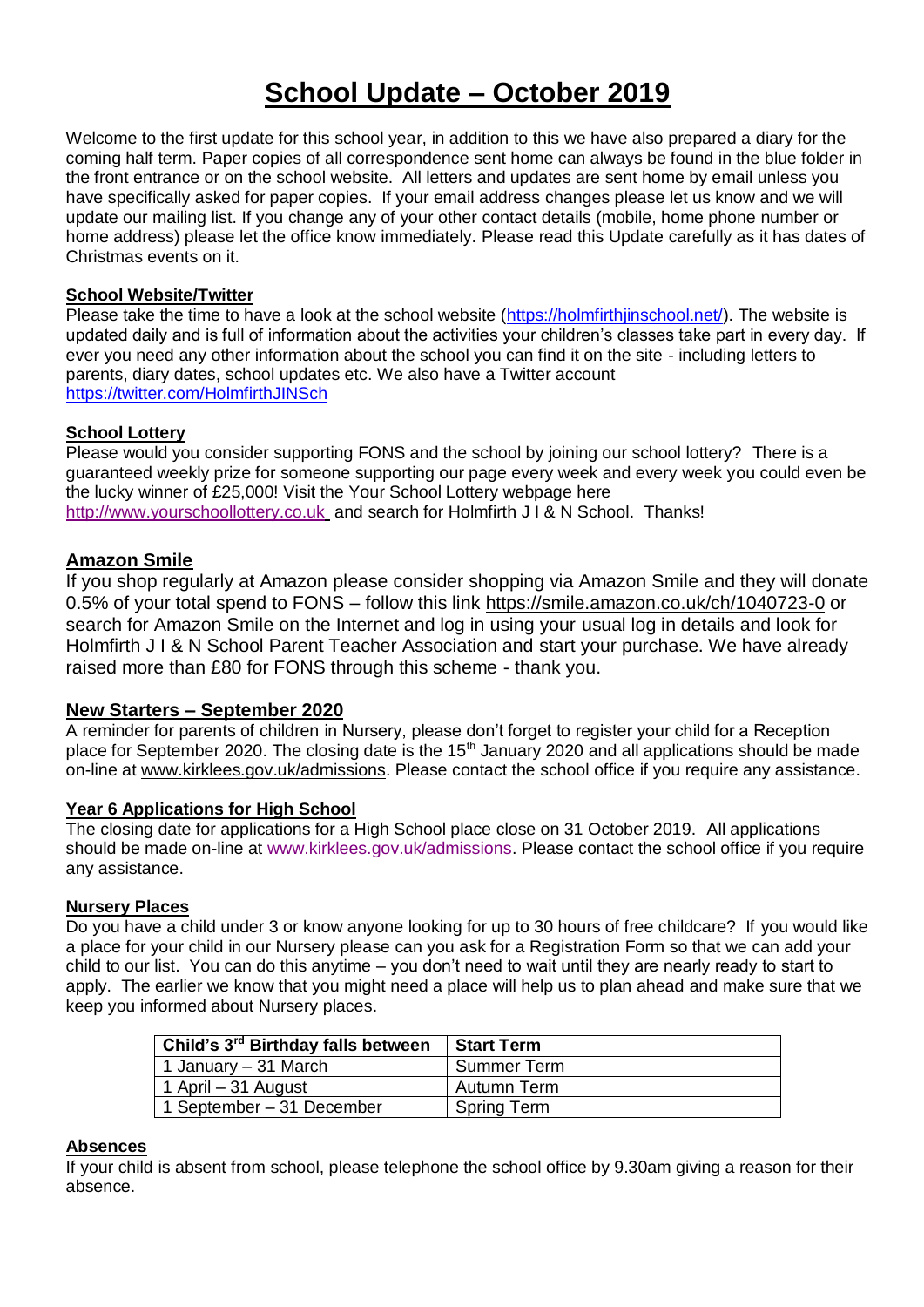# **Car Parking & Exhaust Emissions**

When you are waiting for your children outside school, please turn your engines **off.** Exhaust emissions are not good for our children or the environment. Please ensure that you do not park opposite, or block, the turning circle, or park your vehicle on the slope to the entrance of the car park. In addition, please observe all legal requirements, as well as showing consideration for residents by not parking on their driveways or blocking their exits.

## **Dinner Money**

The amount due for the coming half term is £78.75. All payments for milk and dinners should be paid in advance regardless of whether you pay weekly or half termly.

Please can you ensure that any outstanding money for this half term are paid, via ParentPay by Thursday 24 October.

If your child currently has school dinners and wishes to stop having dinners and have sandwiches instead, please be aware that the kitchen require 3 weeks' notice, to enable them to reduce their food orders. If your child wishes to start school dinners please ask in the office.

## **Before and After School Clubs**

Details of the clubs taking place next half term were recently sent out. Places are still available at the clubs please reserve your child's place by making a payment to your ParentPay account. After signing up for a club your child should attend regularly, if your child will not be attending any of the sessions please let the office staff know so that we can mark them off the register. After half term all children will need to be collected from school after the clubs have finished as it will be dark at 4.30pm with the exception of Year 6 pupils with written permission from parents.

## **Health**

We have had a number of cases of head lice in school, we would therefore ask that over the holidays you check and treat your child's hair if appropriate. To help eliminate head lice we ask that long hair, for girls or boys, be tied back at all times.

Chicken Pox seems to be doing the rounds again. The advice we have from Public Health is not to send your child back to school until you are sure that all the spots have appeared and have formed a protective crust – please do not send them back to school too soon as we do have some children in school with weakened immune systems.

## **PE Kit - Reminder**

Some children are still coming to school with no PE kit – please can you ensure that your child(ren) have the following PE kit in school at all times, shorts, t-shirt, and trainers. In cold weather joggers and a sweatshirt/hooded top should be worn. Long hair should be tied back and no jewellery should be worn. This applies to children in Years 1 to 6.

## **Jewellery**

Jewellery is not allowed to be worn in school, apart from simple stud earrings if your child has pierced ears – these must be removed if your child is in Year 4 and attends swimming lessons.

## **Fundraising Events**

Thank you to everyone who supported our recent school book fair. It was a great success.

Candlelighters – The raffle raised £406. The Coffee morning raised £34 for Candlelighters and £380 was raised at the coffee morning for McMillan Cancer Support. Also well done to one of our children who raised over £350 for Candlelighters by having 40cm cut off her hair!

## **FONS Events**

Thursday 24 October – School Disco. KS1/Early Years 6pm – 7pm. KS2 7.15pm – 8.15pm

Friday 21 November – Family Breakfast. 8.15am – 8.55am.

Tuesday 26 November – Film Night. 3.30pm – 5.30pm